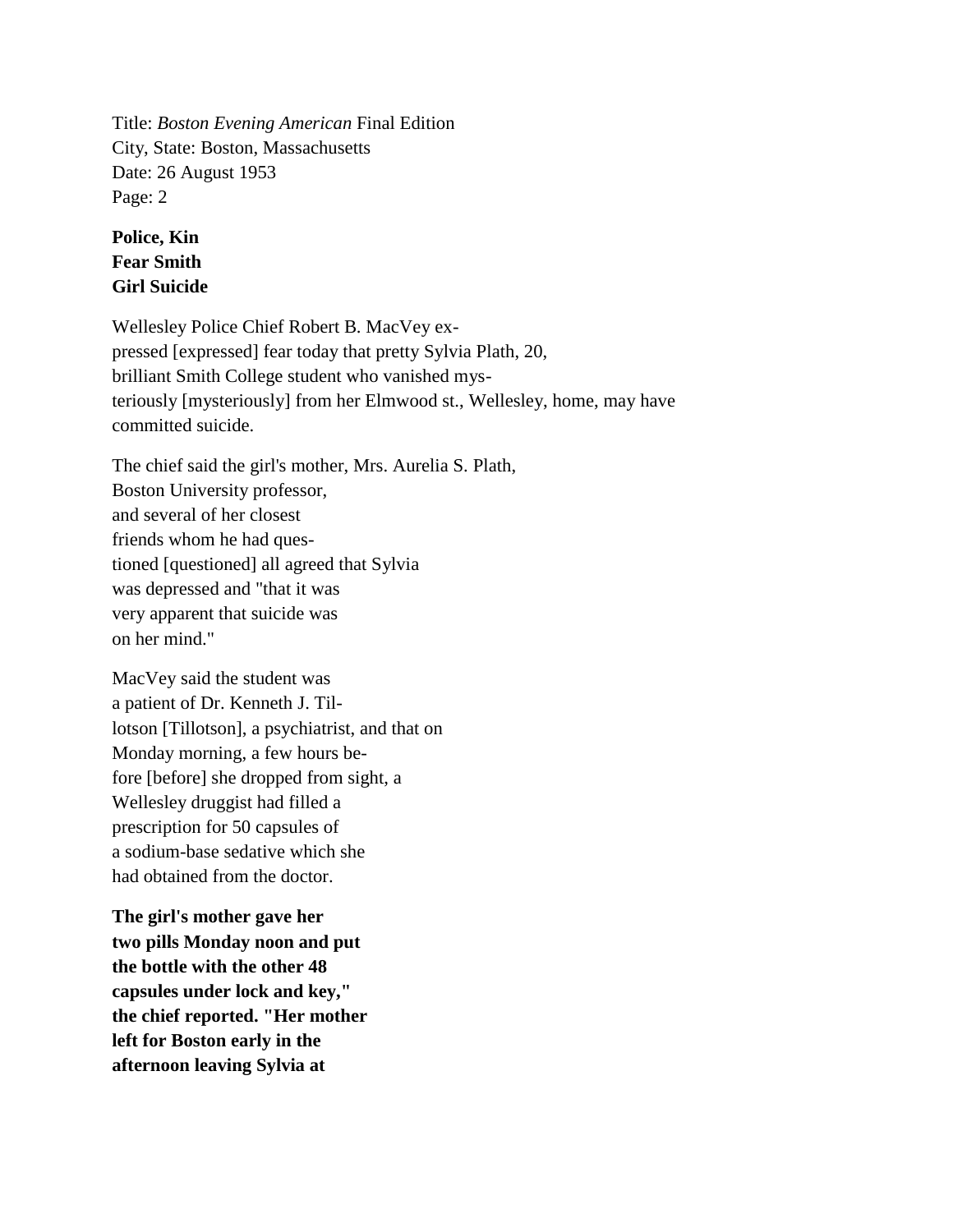**home with her maternal grandparents [grandparents.**

**"When Mrs. Plath returned home about 4 p.m., the grandparents [grandparents] said they had been sitting outside all afternoon and had not seen Sylvia's note, saying she had gone for a long hike and would return the next day. It wasn't until much later that Mrs. Plath found the bottle of pills was missing, too."**

## **PENS 'MAD GIRL' POEM**

Sylvia's mother said she believed [believed] her daughter's actions were brought on by a temporary nervous affliction induced by her intensive literary work. Sylvia was a guest editor of the current issue of the magazine "Mademoiselle [Mademoiselle]," which prints a digest of her brilliant scholastic achievements [achievements] and her latest poem, entitled [entitled], "Mad Girl's Love Song." The poem is reprinted on this page.

Police today concentrated their search for Sylvia in the dense woodlands at the dead end of Elmwood st., not far from her home. Officials believe she could not have gone any great distance because she had little, if any, money with her, and she took no extra clothing.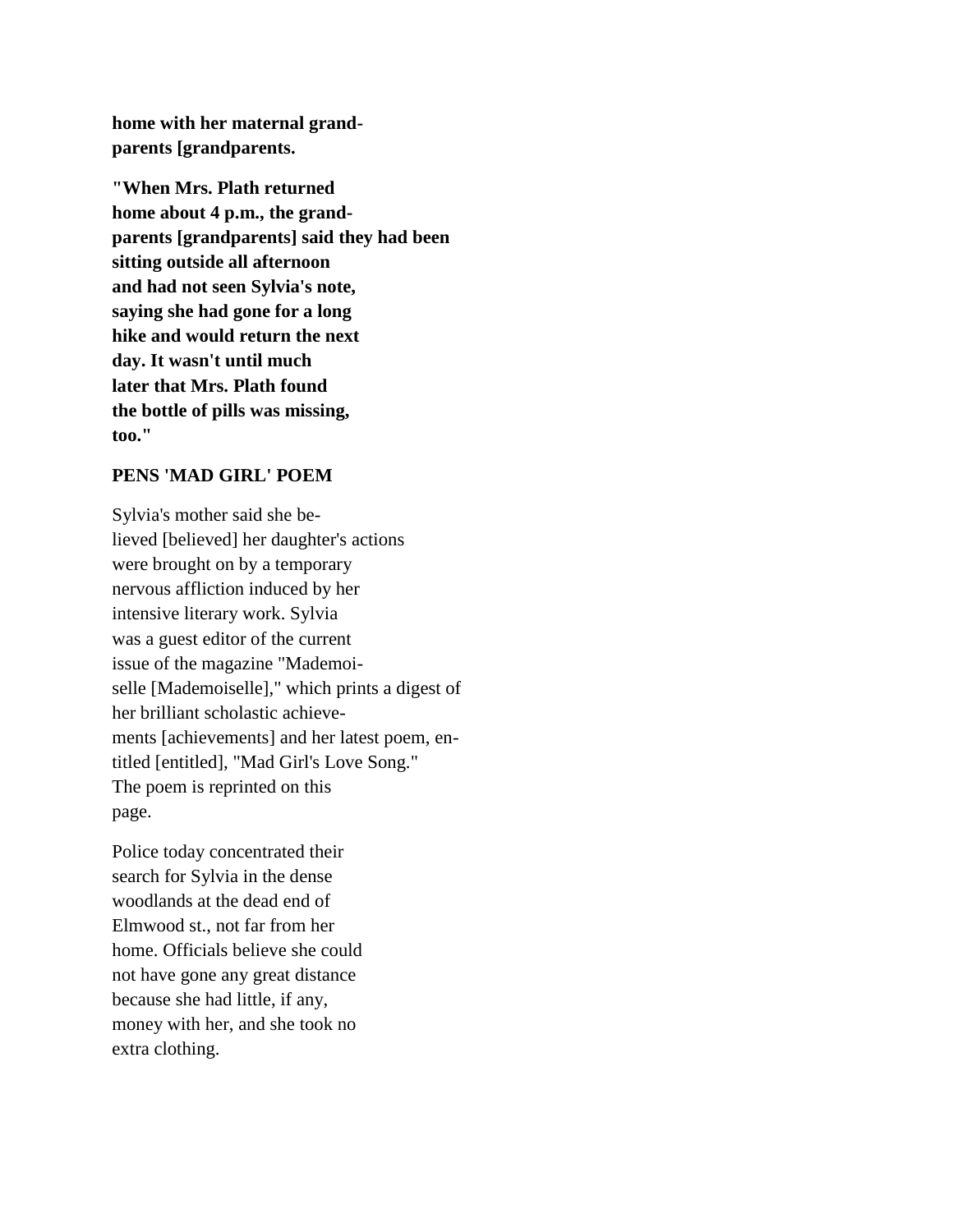**"Only a week ago, Sylvia visited [visited] a close friend and spent considerable time in a discussion [discussion] of suicide," Chief MacBey**

**said. "The girl mentioned nothing [nothing] about suicidep ersonally, but talked about the subject generally [generally].**

The chief said his discovery of this incident, the mother's fears and the fact that the bottle of pills was missing, all increased the already mounting fears for the missing student's safety.

## **SCOUTS JOIN HUNT**

Boy Scouts and other volunteers [volunteers] joined police today in the woods search. Leaders of the hunt were upset over the inability [inability] of a State Police bloodhound to pick up a scent in the woods, and police admitted they were further puzzled by failure to find any neighbors who reported seeing [seeing] the girl walk toward the woods on the afternoon she vanished [vanished]

Sylvia's mother said she feared The girl's intense application to her studies and her literary endeavors [endeavors] had caused her depressed attitude.

**"She recently felt she was unworthy of the confidence held in her by the people she knew," said Mrs. Plath. "For some time, she has been unable**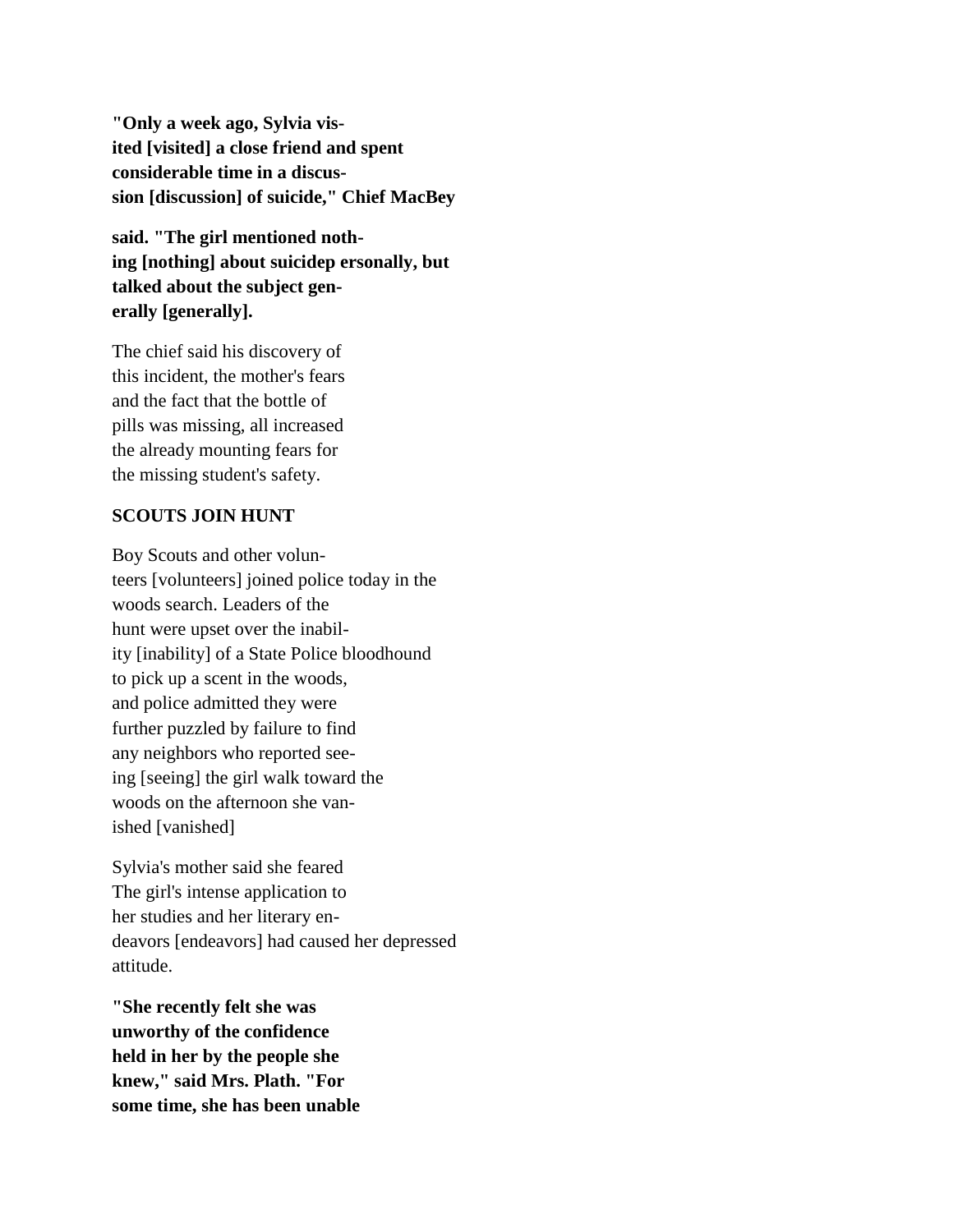**to write either fiction or her more recent love, poetry."**

**"Instead of regarding this as just an arid period such as every writer faces at times, she believed something had happened [happened] to her mind, that it was unable to produce creatively any more.**

**"Although her doctor assured [assured] us this was simply due to nervous exhaustion, Sylvia was constantly seeking was in which to blame herself for the failure, and became increasingly [increasingly] despondent."**

Mrs. Plath was at first hopeful that her daughter might try to communicate with her sponsor, Mrs. Olive Higgins Prouty, authoress [authoress] who wrote "Stella Dallas" and other books, but learned that Mrs. Prouty is vacationing in Maine from her Brookline home.

The girl, daughter of the late B.U. Prof. Otto Plath, won two college poetry awards and had stories and poems published in several leading national magazines [magazines].

## **Mad Girl's Love Song**

**By SYLVIA PLATH Smith College, '54 Reprinted from August, 1953, issue of Mademoiselle by permission**